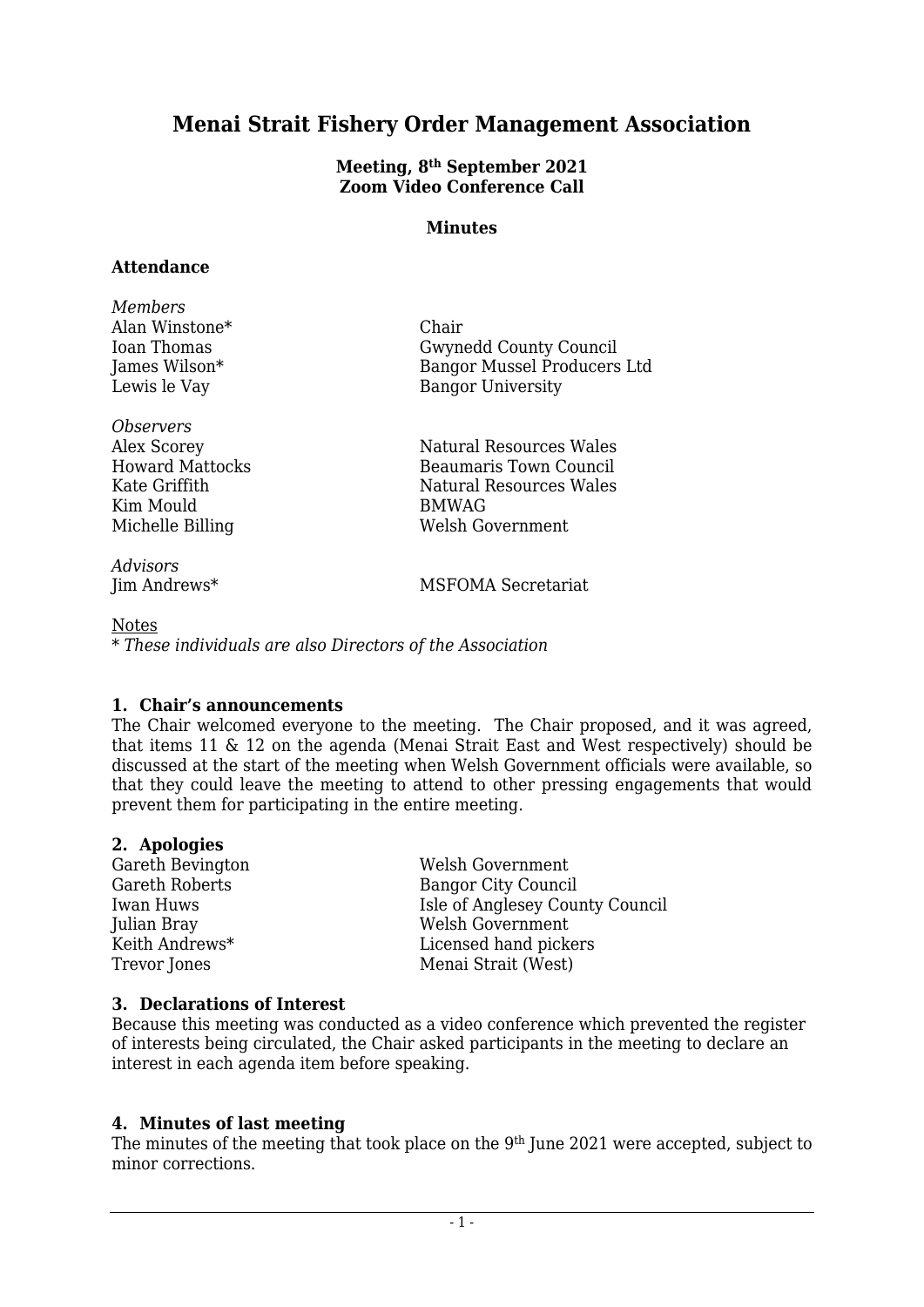# **5. Matters Arising**

It was considered that most of the matters arising from the last meeting were addressed on the agenda for the current meeting.

Some items raised at the March meeting that were not formally addressed on the agenda were discussed:-

#### **Sand in Penrhyn Dock**

James Wilson reported that the Penrhyn Estate has a new land agent who seems to be taking this issue more seriously. It was understood that they were looking for a contractor to carry out dredging work in the dock. This issue would be kept under review.

#### **Action: JW, Secretariat**

## **Beaumaris Pier User Group**

The Secretariat confirmed that Iwan Huws had circulated the ABPmer powerpoint presentation following the last meeting and agreed to circulate it again.

**Action: Secretariat**

# **6. Register of Interests**

The report was received. The Association noted that improvements had been made to the Association's website to make the role and interests of each participant in MSFOMA more transparent.

All agreed to check their Statement of Interests on the MSFOMA website  $(\text{https://www.msfoma.org/?page id=478})$  and confirm that is it accurate.

#### **Action: All**

# **7. Financial Update**

The financial report was accepted. It was noted that income in the past quarter and the Association's Reserve fund were presently both lower than budgeted. This was a consequence of implementing the decision taken in March 2021 to extend payment terms for leases in the first half of the current FY. Payment on these leases would be due at the end of September.

It was agreed that both Beaumaris Town Council and Bangor City Council should be approached again and asked to propose projects suitable for support from the Community Fund.

#### **Action: Secretariat**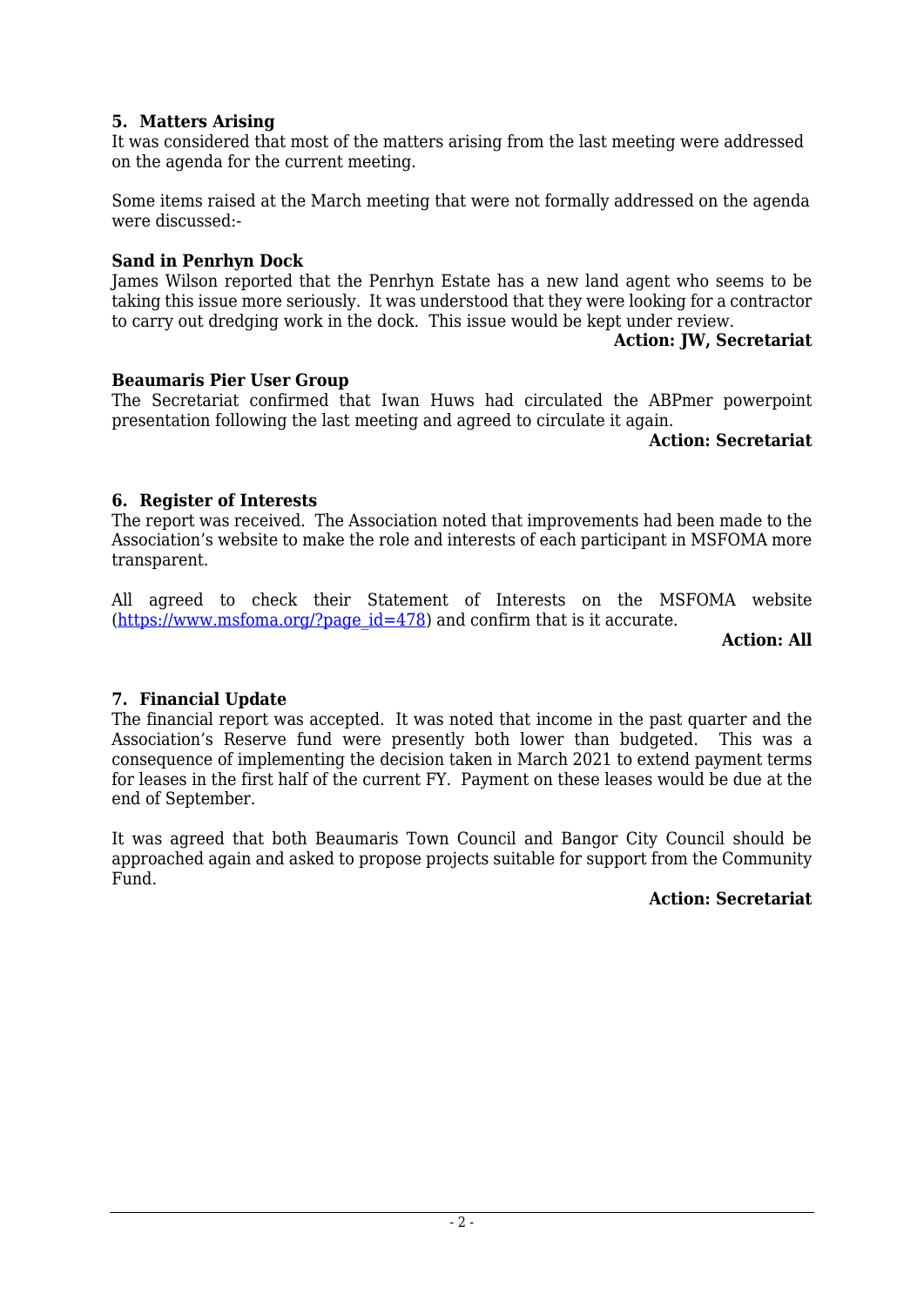# **8. Public Profile of the Association**

The Chair and Secretariat reported that regular meetings continue to be held with Dr Andy Olivier to ensure that both the Association's website and Twitter account are being used to raise the profile of the Association more effectively. The number of tweets and profile of the Association continues to grow steadily. It now has over 1,300 followers.

All present were asked to provide a picture of themselves and a few paragraphs of text suitable for both Tweeting and posting on the MSFOMA website, to give MSFOMA a "face".

## **Action: All**

All present were reminded of the value of the public profile of the Association and were asked to remember to send items of interest to Andy Olivier for him to Tweet.

#### **Action: All**

# **9. Welsh Government Activity**

The Secretariat's report was noted and received. There had been no meetings of WG fisheries groups, nor any consultations or engagement with WG officials outside of the ongoing work on renewing the two Fishery Order in the Strait.

## **10.NW IFCA Activity**

The report on recent activities of the NW IFCA was received and accepted by the meeting.

Kim Mould (MSFOMA representative on the NW IFCA Bivalve Mollusc Working Group) reported that there had been no meetings of that group. He had worked closely with NWIFCA staff to assist with mussel bed inspections in Morecambe Bay, and that a fishery for seed mussels had briefly opened. This had allowed operators to dredge several hundred tonnes of seed mussels for relaying in the Strait. The opportunity for further dredging had been lost owing to some delays opening the initial fishery and changes in the character of the mussel beds (particularly the loss of mussel mud) which had made the remaining mussels unsuitable for dredging.

It was noted that the main challenge for seed mussel dredging in Morecambe Bay was that NWIFCA and Natural England staff seemed to be operating in a policy vacuum which was causing delays in the process that resulted in lost fishing opportunities. It was felt that NWIFCA should be encouraged to resume work on implementing the mussel management plan for Morecambe Bay which had nearly been finalised several years ago but had not yet been adopted.

#### **Action: Chair & Secretariat**

It was further agreed that NWIFCA scientific staff should be formally thanked for the work that they had done during the Covid-19 lockdown and whilst short-staffed to progress the opening of the seed mussel fishery.

#### **Action: Chair & Secretariat**

# **11.Menai Strait East Fishery Order**

The Chair introduced this item. The Association had conducted a public consultation on the proposed new Fishery Order between 8th April and 8th May 2021. A total of 24 responses to the consultation had been received by Welsh Government and MSFOMA. Of these, just 8 were objections (4 sent to both MSFOMA and Welsh Government, and 4 sent to Welsh Government alone).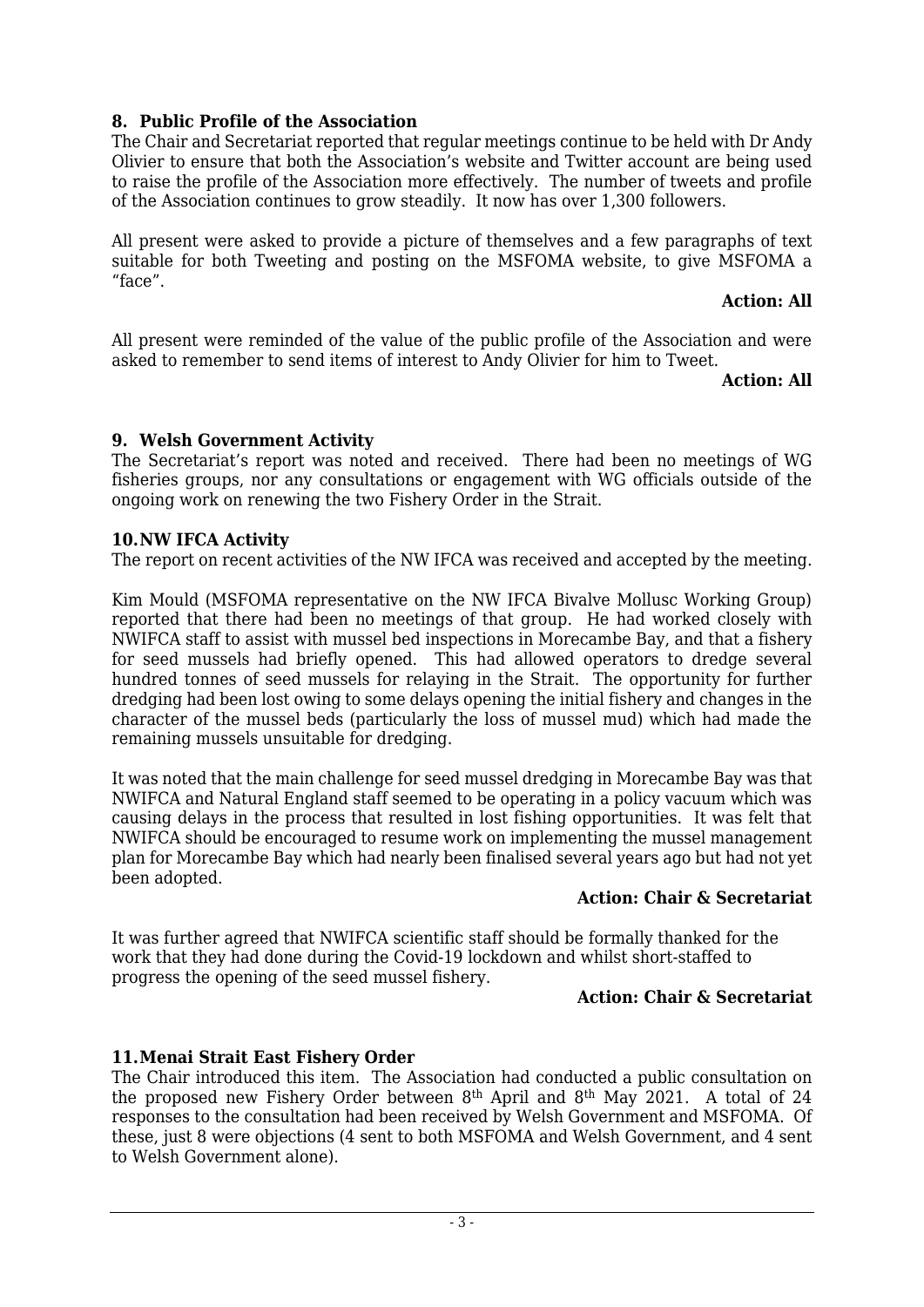It had been agreed at the last meeting of the Association that the Chair and Secretariat should liaise with the four parties that had objected to MSFOMA. An update on progress with these discussions was provided in the report to the Association. In summary, meetings had been held with the 3 objectors that had responded to the Association's invitation.

The Chair and Secretariat reported that the discussions with the objectors had been good natured and constructive. The objectors had all raised the same central concern, which was that the proposed new Fishery Order would present a risk to the yacht moorings situated along the Anglesey coastline in the Menai Strait (specifically in Beaumaris Bay and in the vicinity of The Gazelle). Each of these objectors indicated that their objection would be addressed by removing these areas from the proposed Fishery Order.

After careful consideration of the reassurances provided by the Chair and Secretariat that the new Order would have no impact on the moorings, each objector indicated that they would prefer to sustain their objection rather than withdraw it.

The Chair convened a discussion on 5th August with MSFOMA participants to consider the possibility of accepting this boundary change proposed by the objectors. After careful consideration of the issues raised by the objectors, the majority view of this meeting was that their objections did not warrant any change to the proposed boundary of the new Fishery Order. To expedite progress with the Order the Chair wrote to the Minister on 7th August to inform her of the outcome of these discussions and to ask her to make a determination on the Association's application for a new Fishery Order.

Michelle Billing (WG) provided an update on progress in the period since the Chair had written to the Minister. She and her colleagues were in the process of drafting Ministerial Advice, which would be submitted by the end of September.

If the remainder of the process could be completed without a Public Inquiry it was anticipated that the new Order would be in place by the end of March 2022. WG legal had advised that if the Fishery Order application required a Public Inquiry, this would have both cost and time implications. A financial cost of around £20k would be likely, and also a delay for a period of several months so that the new Order would not then be in place by the time the existing Order expired.

Michelle advised that WG had been in contact with the four objectors who had only responded to WG. No further correspondence had been received from 3 of these objectors, and the fourth had written to reiterate their original views.

It was agreed that the close working relationship between MSFOMA and WG should be maintained, with regular meetings between Michelle, the Chair and the Secretariat.

#### **Action: Chair & Secretariat**

It was further agreed that MSFOMA should work with WG and NRW officials to progress the Habitats Regulations Assessment (HRA) of the "Designated Area" under the new Fishery Order within which leased areas would be located; and also the HRA for the leases. **Action: Secretariat, NRW, WG**

It was also agreed that it would be appropriate for the Association to check with lawyers that the existing leases to ensure that they remained up-to-date with respect to relevant legislation.

#### **Action: Secretariat**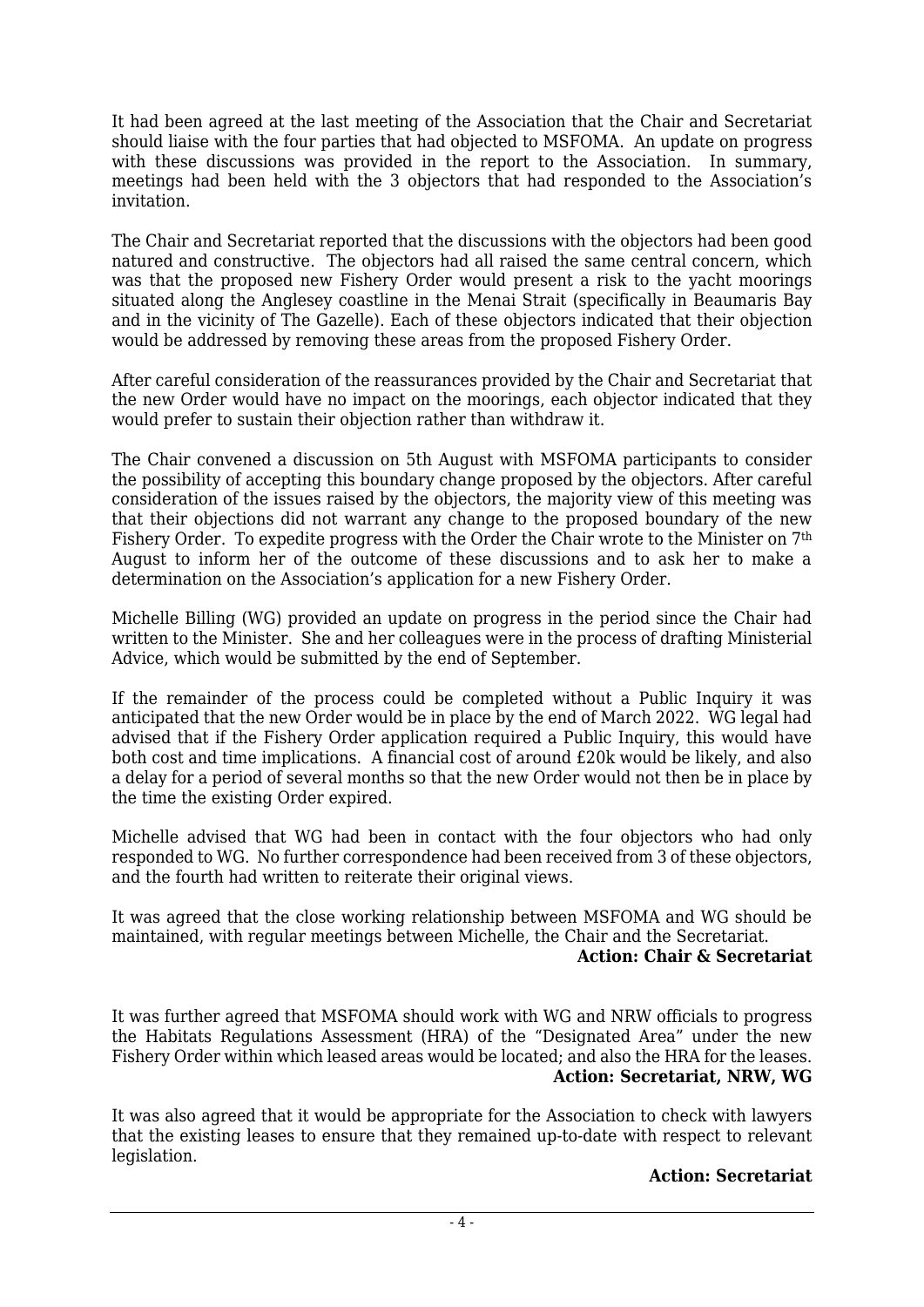The Association considered the process for issuing new leases under the existing and proposed new Fishery Order. Comments were invited on the proposed process.

#### **Action: All**

It was agreed that the Chair and Secretariat should produce a flowchart to check that the process for issuing new leases covered all foreseeable circumstances.

#### **Action: Chair & Secretariat**

#### **12.Menai Strait West**

It was reported that since the last Association meeting, further work had been carried out to develop the research proposal for Pacific Oysters, which was intended to inform the concerns about cultivation of this species in the western Strait.

Lewis Le Vay summarised the scope of the research proposals, which had been developed through a series of meetings hosted by MSFOMA. Partners for progressing the work had been identified, and formal agreements between the Shellfish Centre and industry partners would be drawn up and circulated.

## **Action: Lewis Le Vay**

There was some discussion with NRW representatives present about the Welsh policy on Pacific Oyster cultivation within and around protected areas. NRW staff stressed that although Welsh Government would determine its own policy with regard to Pacific Oysters this would have to be informed by science and consistent with the policy position elsewhere in the UK.

Lewis also reported that the Shellfish Centre had been in discussions with Dŵr Cymru and Intertek about the proposed water quality in the eastern Menai Strait. The purpose of the work proposed by the Shellfish Centre was to look in more detail at water and shellfish samples in the area with a view to determining the sources of effluent that may be affecting shellfish hygiene classification. Dŵr Cymru were very keen to progress this work, and all present offered their support for this work.

It was further agreed that the sequence of regular meetings with NRW, the Shellfish Centre and WG staff should be continued to ensure that progress is maintained with this Fishery Order application.

#### **Action: Secretariat**

#### **13.Funding proposals & Research Update**

Professor Lewis Le Vay provided a brief update on progress with funding and research. In summary:-

- a) **Pacific Oysters** some areas for research have been identified and are to be progressed (see Item 12 above).
- b) *Bonamia* James Wilson reported that he had been in touch with Cefas about the size of the current designated area, which extends from Conwy to Malltraeth and Llandwrog beyond the western end of the Menai Strait. Cefas had indicated that any change to this boundary would take time. JW is will continue to pursue this issue and will update the Association.

#### **Action: JW**

c) **Spat collectors / MOSSS** – work was ongoing, but had been impacted by Covid. EMFF funding was due to end in October but an extension was being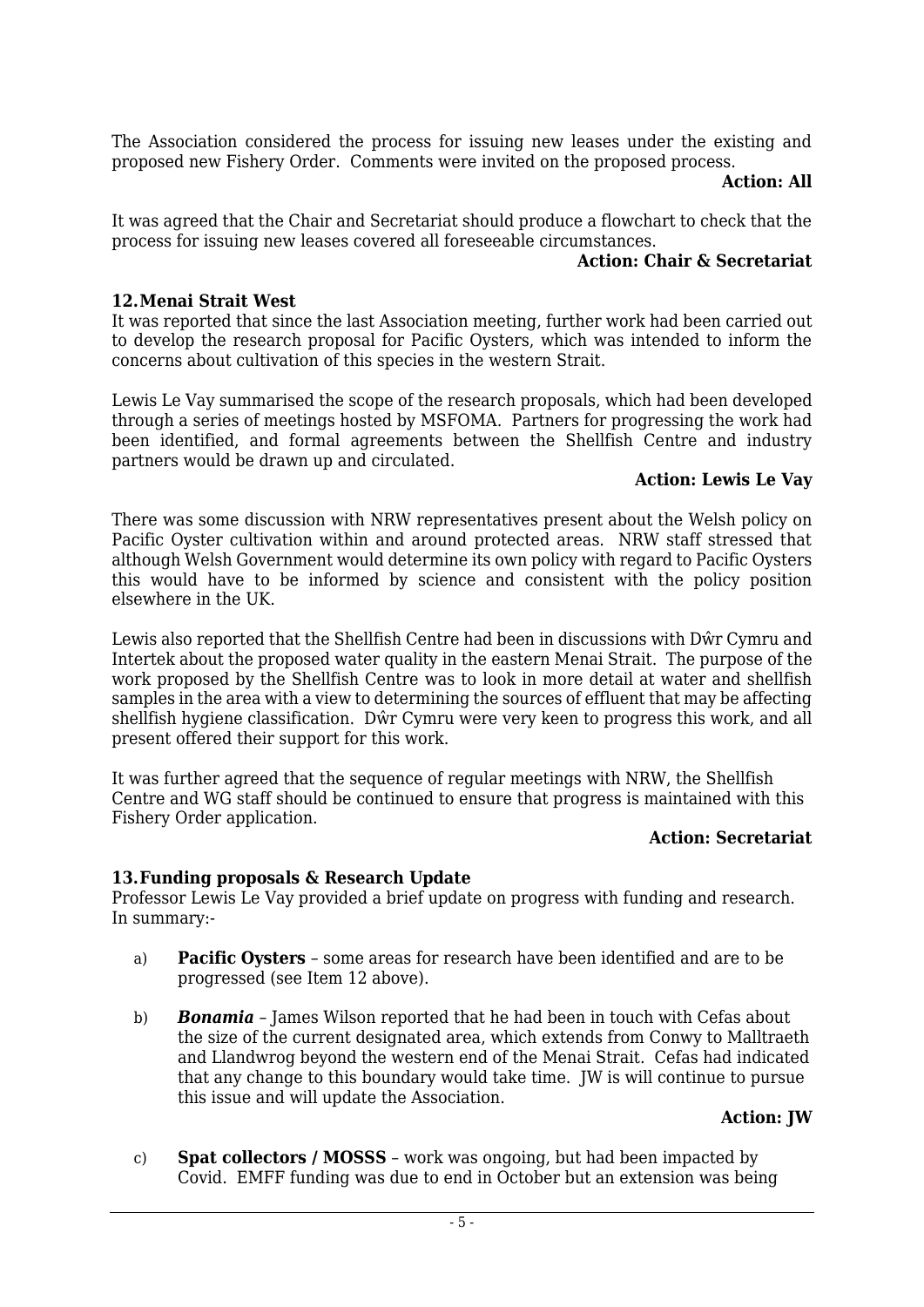sought as a response to the delays.

d) **Water quality** – an update had been provided under item 12 above.

Lewis Le Vay and the Chair agreed to hold discussions outside the meeting about the value of this research to the local Rivers Trust.

#### **Action: Lewis Le Vay, Chair**

e) **Offshore water quality** – this was a new area of research, prompted by discussions between Deepdock and Dŵr Cymru about the potential effect of effluent discharge on water quality in some offshore shellfish cultivation sites being considered by Deepdock.

A workshop was due to be held in the autumn for this work, Lewis Le Vay agreed to invite all present to it.

#### **Action: Lewis Le Vay**

#### **14.Fishery Management Issues**

#### **a) Coastal / marine developments**

**i. Bangor Pier**

No additional update.

#### **ii. Sand in the dock**

As reported earlier, the Penrhyn Estate were understood to be looking into this issue.

#### **b) Environmental / health issues**

#### **i. Bangor to Treborth rising main**

James Wilson reported that Dŵr Cymru had been in touch to propose a meeting to discuss their strategy with respect to this outfall which has had problems recently. An update would be provided to the next meeting.

#### **ii. Shellfish hygiene classification**

No further update.

#### **iii.** *Bonamia*

No further update.

#### **iv. Invasive Alien Species (IAS) / Invasive Non-Native Species (INNS)**

*Crepidula fornicata* – Kate Griffith reported that further records had been found and that NRW had produced a video to aid identification of this species. This would be made available to MSFOMA for distribution.

#### **Action: Kate Griffith**

All were reminded to keep an eye out for slipper limpets in the area.

#### **Action: All**

James Wilson confirmed that the Code of Conduct for invasive species had been implemented for the recent seed mussel movements into the Strait from Morecambe Bay.

*Didemnum vexillum* – this species was still present in Holyhead but in lower abundance owing to the storm damage to the marina several years ago. NRW were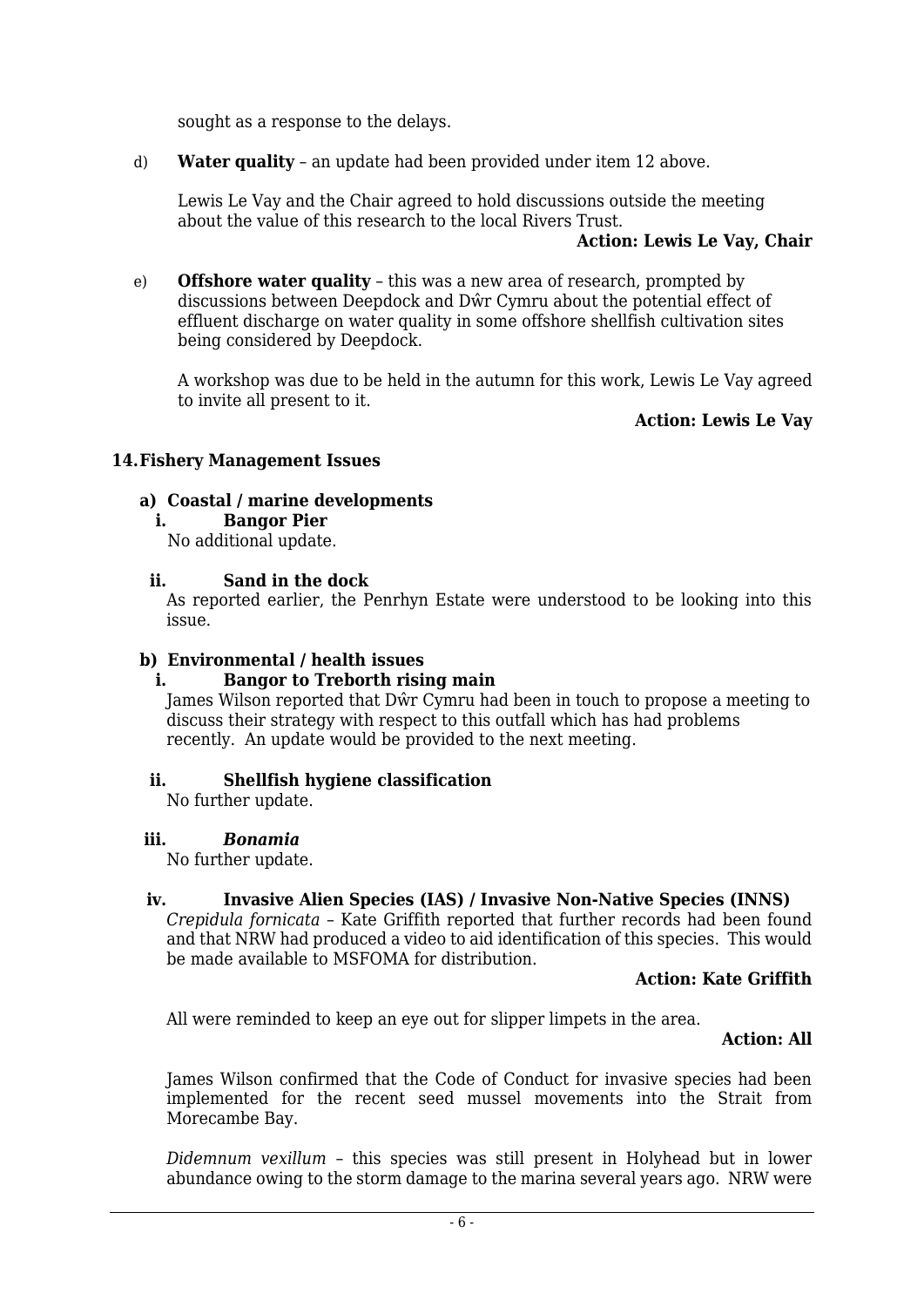keeping this under review. Trials of the use of ultrasound to remove this species had been scheduled.

**v.** *Norovirus*

No further update.

# **15.Any Other Business**

#### **a) Correspondence** No additional correspondence had been received.

# **16.Dates for next meetings**

a. Q4 2021 – 8th December [AGM]

Proposed meeting dates for 2022:-

a. Q1 2022 – 31st March

(Revised proposal – to mark the end of the old Order and the start of the new one)

- b.  $Q2\,2022 8$ <sup>th</sup> June
- c. Q3 2022 7th September
- d. Q4 2020 148th December [AGM]